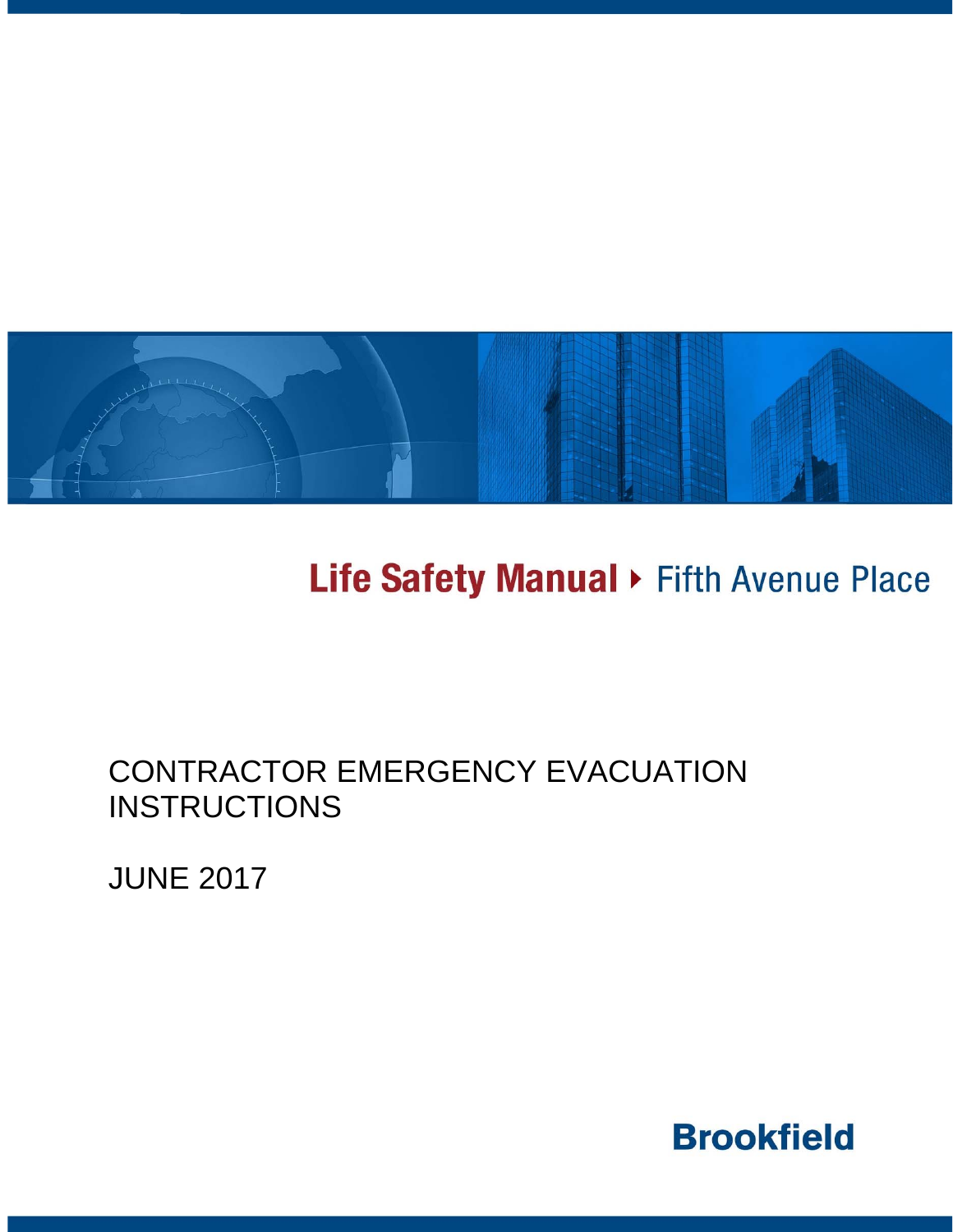

### **CONTRACTOR EMERGENCY EVACUATION PROCEDURES**

#### FAST OR EVACUATION STAGE – 120 beats per minute

- 1. Follow instructions of your designated Safety Personnel (Fire Warden) for the project or in their absence the Tenant Fire Wardens (identified by red hats).
- 2. Evacuate the floor, via the nearest exit stairwell and proceed to the nearest cross over floor not in evacuation alarm (120 beats per minute) or to your designated off site evacuation area.

#### CROSS OVER FLOORS:

Cross over floors - East Tower 3, 7, 12, 17, 22, 26, 29, 34 Cross over floors - West Tower: 5, 10, 16, 21, 26, 29, 34

DESIGNATED OFF-SITE EVACUATION AREAS:

| East Tower:<br>Designated Location(s): | Bow Valley Square - 205 - 5 <sup>th</sup> Avenue SW<br>South Side of 5 <sup>th</sup> Avenue<br>Main floor or Plus 15 Levels |
|----------------------------------------|-----------------------------------------------------------------------------------------------------------------------------|
| West Tower:                            | BP Centre $-$ (240-4 <sup>th</sup> Avenue SW)<br>North Side of 4th Avenue                                                   |
| Designated Location(s):                | Main Floor or Plus 15 Levels                                                                                                |

- 3. Use the stairwell and not the elevators. If you encounter smoke in the stairwell proceed to the alternate stairway via the cross over floor. If both stairwells contain smoke remain on the floor and call 911 and building security at (403) 770-2389 to advise them of the situation. The Fire Department will ensure attending your location is a priority.
- 4. Evacuate without excessive noise to enable announcements to be heard. Stay on the inside railing of the stairwell in single file. Allow other floors to merge into the stairwell.
- 5. Bottlenecking occurs on the lower levels, watch for directional signage and markings of the exits.
- 6. Once arriving at your safe evacuation area please use the fire telephone located in the elevator lobby to check in with security to advise them that the construction site is clear. Do not return to your floor until the all clear announcement is heard. Even if the alarm tones are silenced. This does not always mean that the alarm has ended.
- 7. If you are evacuating to the ground floor, walk directly to your designated off site evacuation area once exiting the stairwell. Advise Brookfield staff either in person or by phone that you have evacuated your area.
- 8. Upon leaving the building, do not stop and congregate in the plaza area as the Calgary Fire Department and other emergency vehicles may need to access this area to respond to the emergency. Also doing so may back up the traffic coming down the stairwell after you.

#### SLOW OR ALERT STAGE – 20 beats per minute

- 1. Prepare for evacuation, remain calm.
- 2. Follow instructions of your designated Safety Personnel (Fire Warden) for the project or in their absence the Tenant Fire Wardens (identified by red hats).
- 3. Listen to announcements.